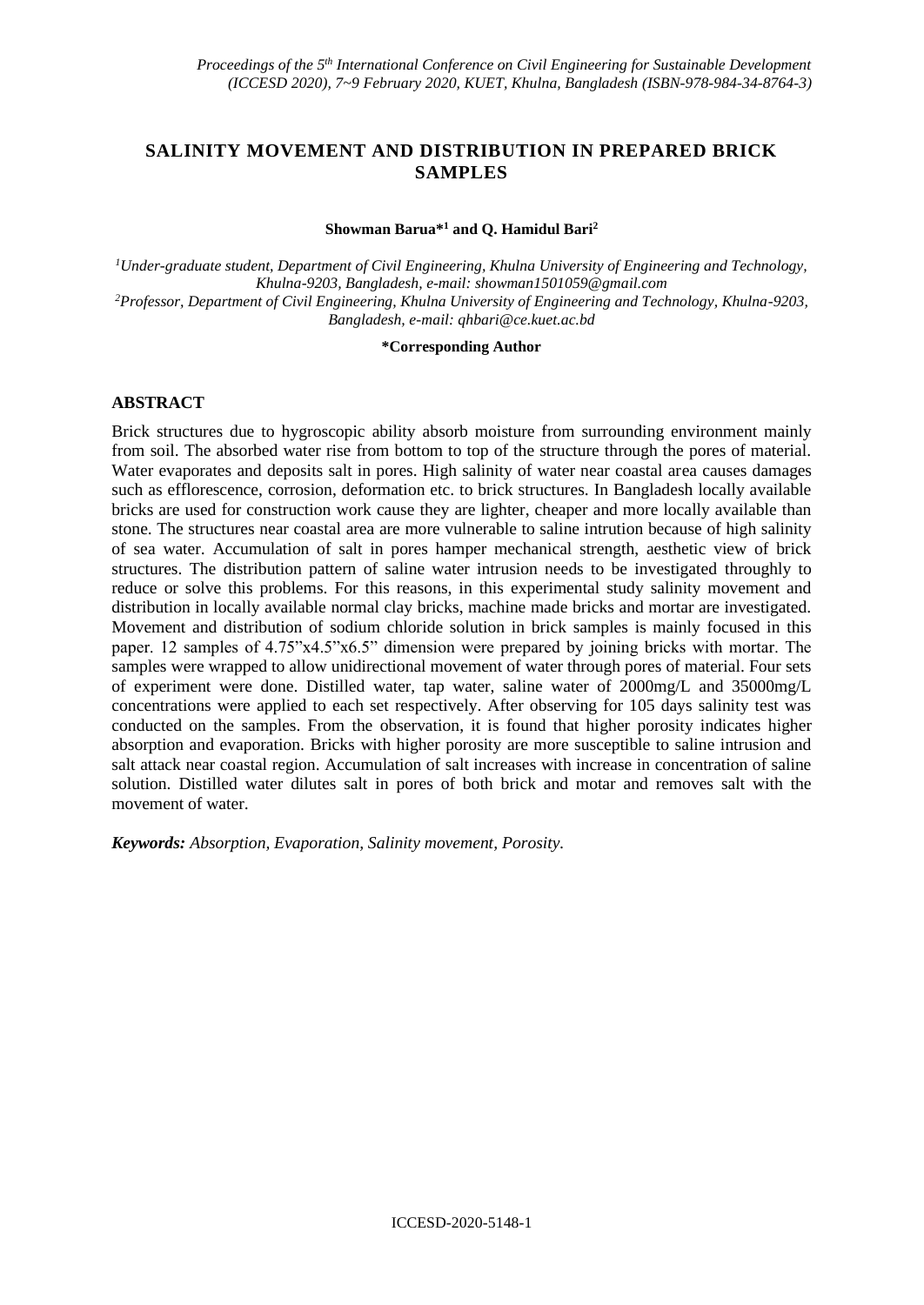# **1. INTRODUCTION**

Even though brick was invented thousands of years ago, it is still popular and widely used as construction material in developing country because it is light, durable and economic. Brick are noncombustible, environmentally friendly and provides heat insulation, sound isolation. Bricks in the presence of moisture absorb it and by capillary uptake moves through the pores and gets distributed. When the moisture evaporates, salt deposits, brick absorbs more moisture and the process continues. It is a natural phenomenon. Soil moisture, humid environment, rain water, water bodies near the structure are the sources of moisture. Similarly brick structures near coastal area absorbs saline water which rises through the pores of material from bottom level to top level. Thus, saline water gets distributed in brick structures near coastal area.

Sea water contains several dissolved salts and among them sodium chloride is predominant. Presence of natural moisture does not affect the mechanical strength of brick. Increase in moisture content alone can decrease mechanical strength of brick (Sathiparan & Rumeshkumar, 2018). In natural condition saline water absorbed by brick structure, migrates through the pores of material and then salt crystal forms when water evaporates. Salt crystallization causes crystallization pressure, tensile stress, deformation of brick (Stryszewska & Kańka, 2017). When the tensile stress in pores exceeds tensile strength of material it causes crack in brick resulting in decrease in mechanical strength. Corossive exposure to sodium chloride environment causes most rapid destruction (Stryszewska & Kańka, 2017). Moreover saline intrution causes efflorescence which arises aesthetic problem.

Cement based materials deteriorates in presence of chloride ion. Chloride ion can enter and diffuse in cement-based materials (Cao, Guo, & Chen, 2019). It results in movement of saline water through mortar. When water evaporates salt crystal forms in mortar pores. Different types of materials have been proposed to mix with mortar, plaster (Karoglou, Bakolas, Moropoulou, & Papapostolou, 2013) for protection brick structure against salt dampness.

Previous researches investigated effect of salt crystallization on deformation (Stryszewska & Kańka, 2017), change in hygric properties (Todorovic´ & Janssen, 2018), moisture transport (Koronthalyova & Bagel, 2015) in brick. The intrusion pattern and distribution of sodium chloride is not fully understandable yet. Due to climate change sea level is rising resulting in increase in saline concentration near coastal area. It is increasing the probability of deformation, degradation, efflorescence of the brick structures near coastal areas. Therefore, salinity movement and distribution in brick and mortar are needed to be investigated to control or to mitigate the problems which arises from saline water intrusion.

# **2. METHODOLOGY**

# **2.1 Collection of Bricks**

For this investigation, locally available machine-made bricks and normal clay bricks were collected. Machine-made bricks of AFIL and TABL frog mark and normal clay bricks of SONY frog mark were used.

# **2.2 Preparation of Brick Samples**

To accomplish this study, the bricks were cut perpendicular to the length into two equal halves. Two brick parts of different brick of same frog mark were joined using mortar. 1:6 mixing ratio was used to prepare mortar using Portland Pozzolana Cement (PPC) and locally available kushtia sand. To allow unidirectional movement of water through the samples and to allow evaporation through upper part of the samples, only specific outer sides were wrapped by pressure-sensitive tapes. Similarly, 12 samples of 4.75"x4.5"x6.5" dimension were prepared. Each of samples were placed in different brick container made of polypropylene. The containers were sealed and air tight using silicon sealant.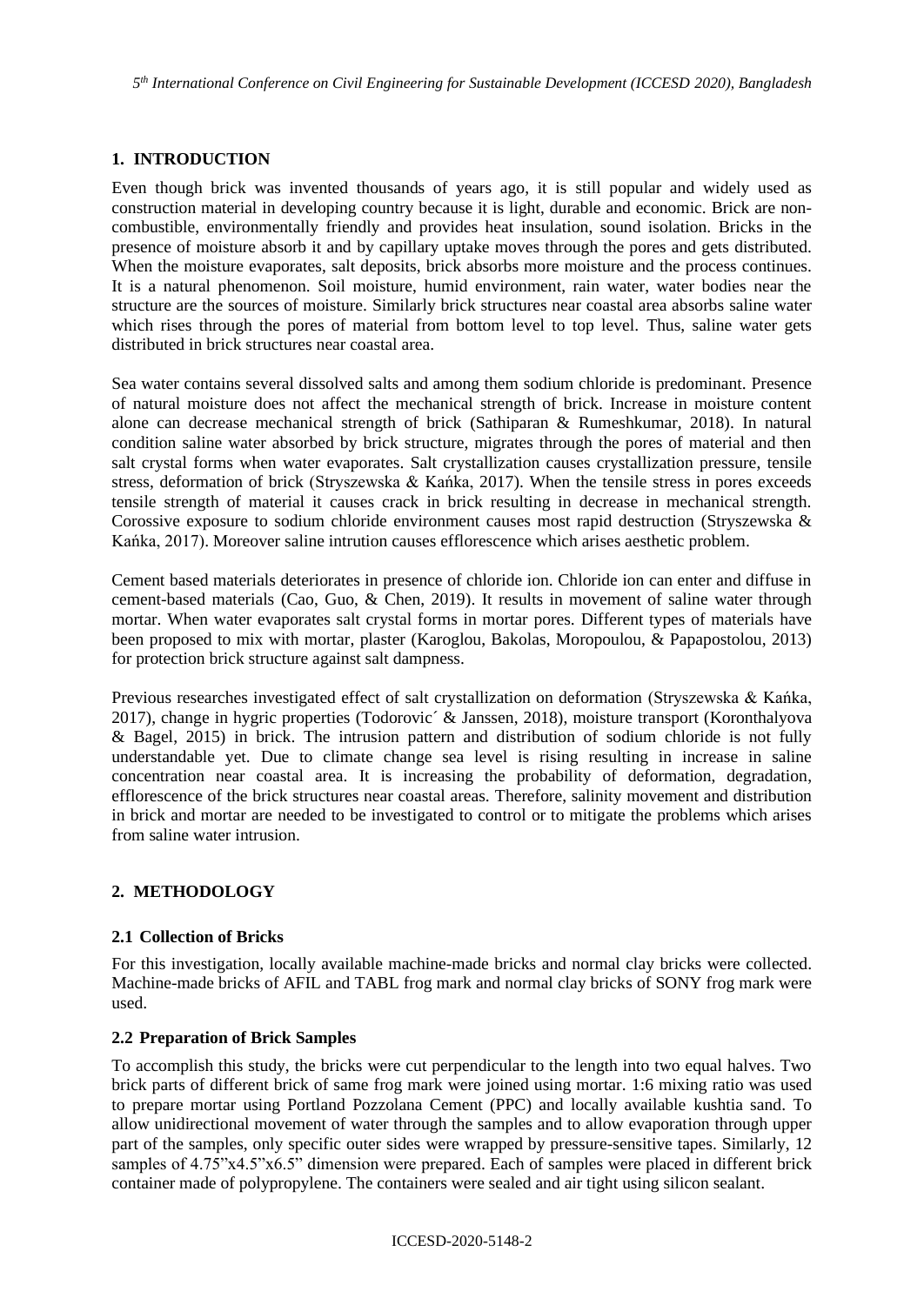*5 th International Conference on Civil Engineering for Sustainable Development (ICCESD 2020), Bangladesh*



Figure 1: Preparation of brick samples

# **2.3 Application of Distilled Water and Saline Solution**

The samples were divided into four sets. Each set consisting three samples. Distilled water, tap water, saline solution (NaCl solution) of 2000 mg/L and 35000 mg/L were applied respectively to each set. Distilled water and saline solution absorption data were recorded regularly.

# **2.4 Porosity and Absorption of Bricks**

Porosity and 24-hour absorption of water of the bricks were determined to understand effect of porosity on absorption of water.

| <b>Brick</b><br>container | <b>Brick</b><br>frog<br>mark | <b>Concentration</b><br>of saline<br>solution<br>(mg/L) | <b>Brick</b><br>container | <b>Brick</b><br>frog<br>mark | <b>Concentration</b><br>of saline<br>solution<br>(mg/L) |
|---------------------------|------------------------------|---------------------------------------------------------|---------------------------|------------------------------|---------------------------------------------------------|
| $A-D$                     | AFII.                        | $\theta$                                                | $A-2$                     | <b>AFIL</b>                  | 2000                                                    |
| T-D                       | TABL.                        | $\Omega$                                                | $T-2$                     | TABL.                        | 2000                                                    |
| $S-D$                     | <b>SONY</b>                  | $\Omega$                                                | $S-2$                     | <b>SONY</b>                  | 2000                                                    |
| $A-T$                     | $A$ $FII$ .                  | 1250                                                    | $A-35$                    | <b>AFIL</b>                  | 35000                                                   |
| $T-T$                     | TABL                         | 1250                                                    | $T-35$                    | <b>TABL</b>                  | 35000                                                   |
| $S-T$                     | <b>SONY</b>                  | 1250                                                    | $S-35$                    | <b>SONY</b>                  | 35000                                                   |

Table 1: Experimental program.

Here, brick containers are designated as X-Y [where,  $X = A$  (AFIL), T (TABL), S (SONY) and  $Y = D$ (Distilled water), T (Tap water), 2 (NaCl solution 2000 mg/L), 35 (NaCl solution 35000 mg/L)]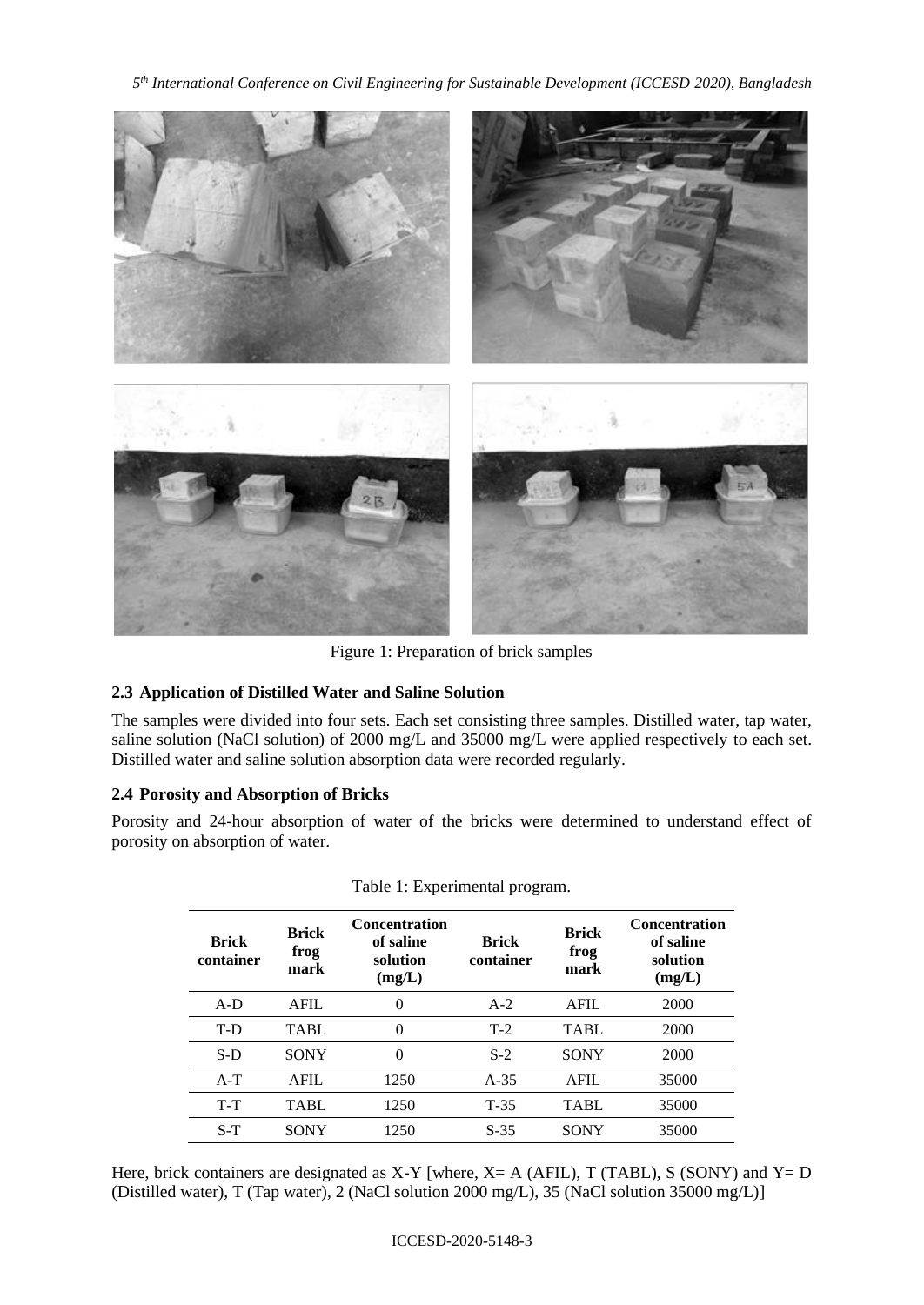### **2.5 Determination of Chloride Ion in Samples**

After observing absorption of distilled water and saline water by the prepared brick samples for 105 days they were removed from the brick containers. The samples were crushed into small pieces. To extract salt properly from the pores ½" sieve passing and #8 sieve retaining brick chips were taken. The samples were soaked into distilled water for 24 hours. Chloride content of the samples were determined using argentometric method.

# **3. ILLUSTRATIONS**

### **3.1 Figures and Graphs**

Cumulative absorption of different types of solution are shown in figure  $(2-5)$  and total absorbed solution by the samples are shown in figure (6). From the observations, it is seen that normal clay bricks absorb more distilled water or saline solution than machine made bricks and is true for solution of different concentration of salt in same environmental conditions. The absorption amount in case of machine-made bricks of two different frog mark is found almost same for same type of saline solution as shown in figure  $(2-5)$ . Higher absorption means higher evaporation of water. It is found that the absorption of saline water is corresponding to porosity of material. Bricks with greater porosity showed more absorption and evaporation of water than other bricks. According to the porosity of the bricks as shown in table (3) normal clay brick has greater porosity and figure ( $2~5$ ) confirms that higher porosity indicates higher absorption and evaporation. Total absorption of normal clay brick in 105 days were maximum for different saline solution as shown in figure (6) also confirms it. The exceptional behaviour of A-2 sample may have occurred due to impurities or crack in the brick but that is beyond the scope of this study. High absorption and evaporation eventually deposit large amount of salt which is increased by the increase of concentration of saline solution. Though the total absorption of each sample subjected to 35000 mg/L saline water is lower than other solutions (figure 6) but high amount of salt was deposited. Hence, brick structures with high porosity are more vulnerable to salt attack and saline intrusion near coastal region. Table (2) shows the salinity of the samples subjected to distilled water. Salinity of brick parts in box shows the value of salinity after 105 days and value of other half brick is salinity before 105 days. Salinity of mortar before 105 days were 499 mg/kg and the values in table (2) is after 105 days observation. It is found that in the brick container salinity of the bottom brick decreased and salinity of upper brick increased. It occurred due to movement of salinity from bottom to top. Distilled water diluted the salt in brick and carried toward the flow and when water evaporated salt deposited. Thus, the excess salinity in the upper part of the sample accumulated from bottom parts. Similarly, salinity of the mortar decreased for two of the samples which indicates that salts in the pores of the mortar diluted with distilled water and removed with the movement of water. The salinity of mortar between TABL auto bricks increased. Investigating reasons behind deposition of salt instead of dilution is beyond the scope of this study. To understand this behaviour further investigation is required.

# **3.2 Equations**

According to argentometric method,

$$
Chloride \text{ ion } (mg/L) = (FR - IR - 0.2) \times 24.96478 \times DF \tag{1}
$$

Where, FR= Final burette reading IR= Initial burette reading DF= Dilution factor.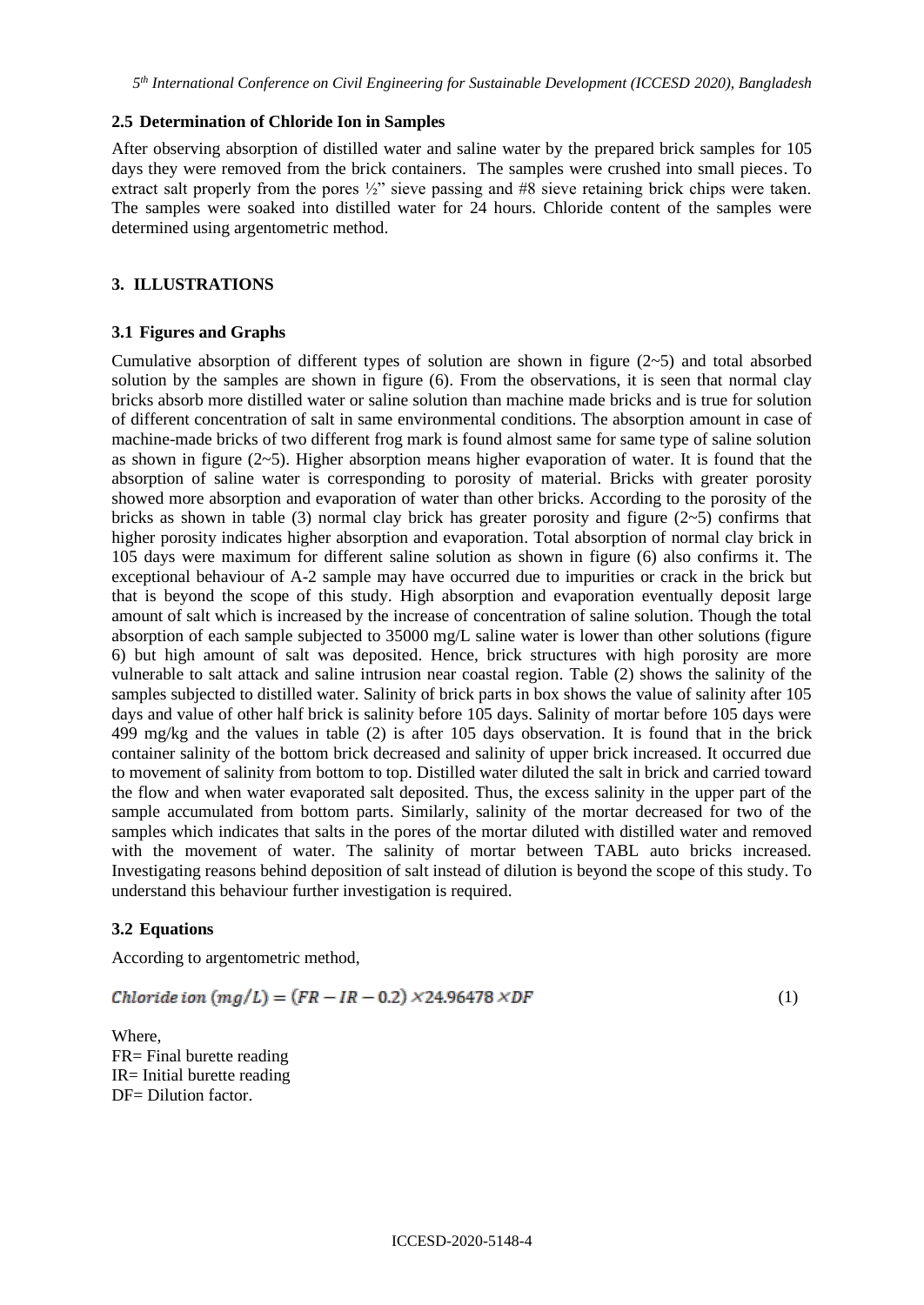

Figure 2: Cumulative absorption of distilled water with time



Figure 3: Cumulative absorption of tap water with time



Figure 4: Cumulative absorption of sodium chloride solution (2000mg/L) with time

#### ICCESD-2020-5148-5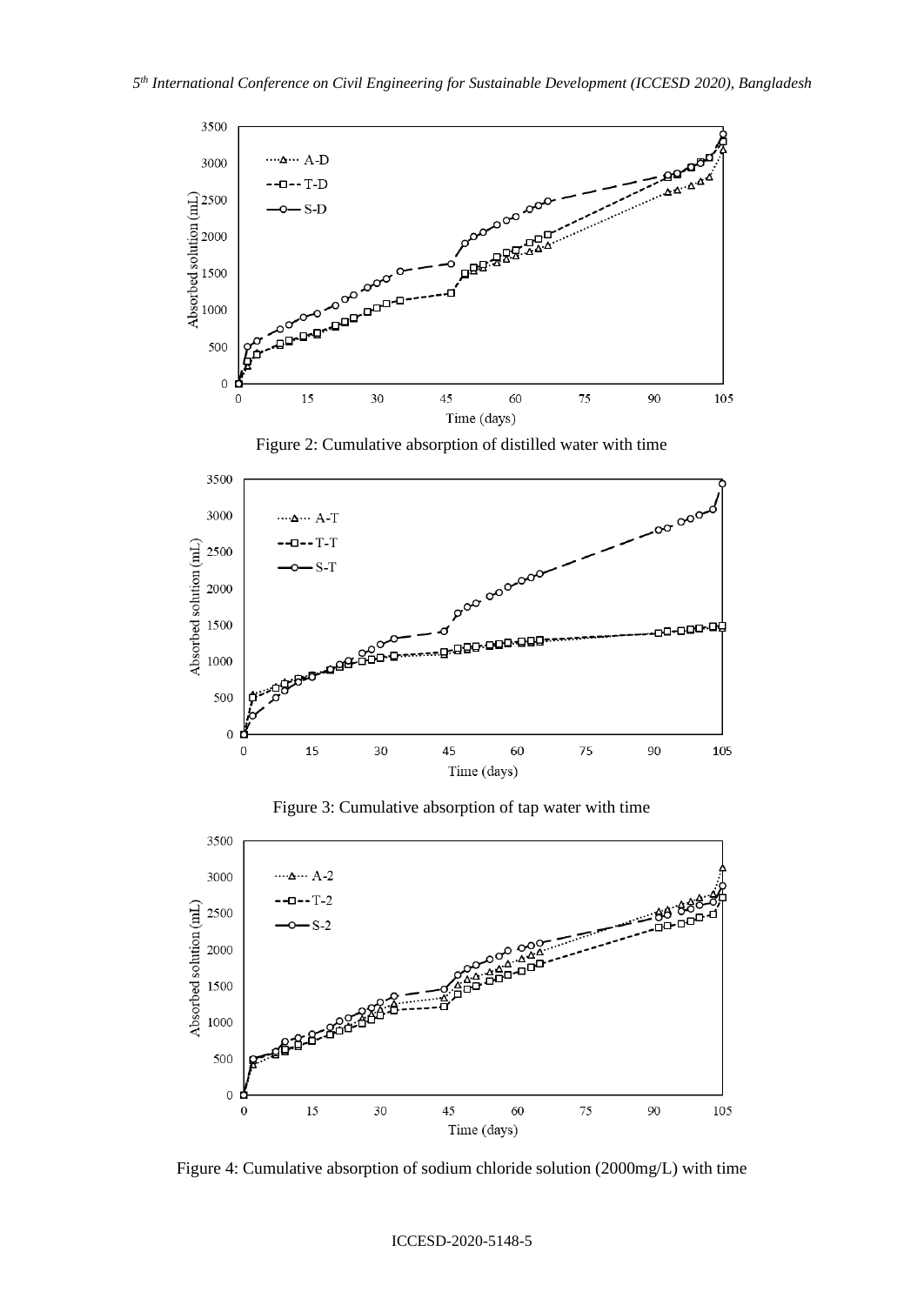

Figure 5: Cumulative absorption of sodium chloride solution (35,000mg/L) with time



Figure 6: Total absorbed solution after 105 days

# **3.3 Tables**

| <b>Solution</b><br><b>Type</b> | <b>Brick</b><br>container | <b>Brick</b><br>frog<br>mark | <b>Brick parts</b><br>in box<br>(top/bottom) | <b>Salinity</b><br>(mg/kg) | <b>Other</b><br>half of<br>brick | <b>Salinity</b><br>(mg/kg) | <b>Mortar</b><br><b>Salinity</b><br>(mg/kg) |  |
|--------------------------------|---------------------------|------------------------------|----------------------------------------------|----------------------------|----------------------------------|----------------------------|---------------------------------------------|--|
| <b>Distilled</b><br>water      | $A-D$                     | <b>AFIL</b>                  | 82                                           | 583                        | 81                               | 516                        | 383                                         |  |
|                                |                           |                              | 72                                           | 399                        | 71                               | 649                        |                                             |  |
|                                | T-D                       | <b>TABL</b>                  | H1                                           | 682                        | H2                               | 566                        | 516                                         |  |
|                                |                           |                              | G <sub>1</sub>                               | 399                        | G <sub>2</sub>                   | 449                        |                                             |  |
|                                | $S-D$                     | <b>SONY</b>                  | 8A                                           | 599                        | 8B                               | 499                        | 366                                         |  |
|                                |                           |                              | 7A                                           | 383                        | 7B                               | 566                        |                                             |  |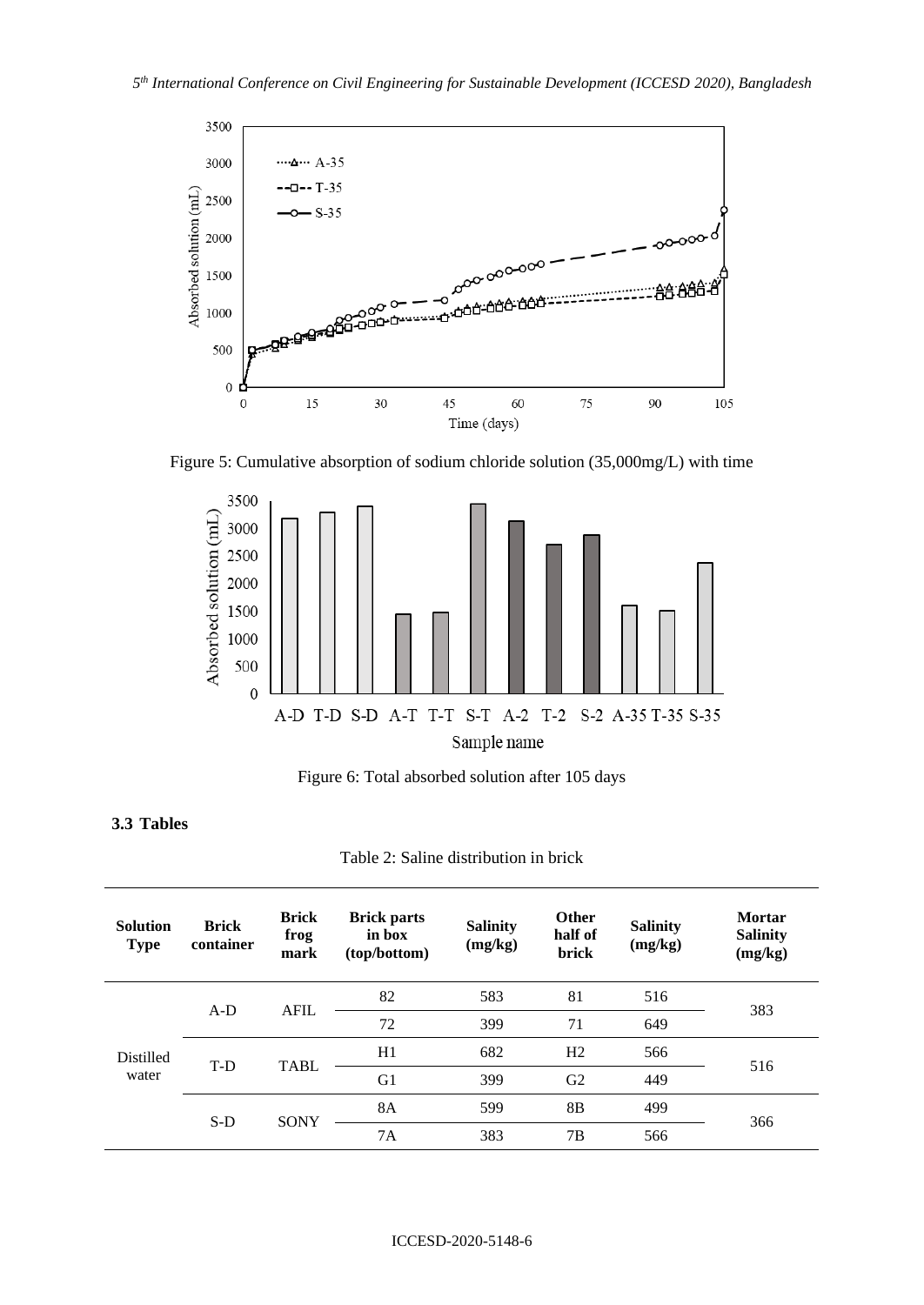| <b>Solution Type</b>                          | <b>Brick</b><br>container | <b>Brick</b><br>frog<br>mark | <b>Brick parts in</b><br>box (top/bottom) | <b>Other</b><br>half of<br>brick | $24$ hrs<br><b>Absorption</b><br>$(\%)$ | <b>Porosity</b><br>(%) |
|-----------------------------------------------|---------------------------|------------------------------|-------------------------------------------|----------------------------------|-----------------------------------------|------------------------|
| Distilled water                               | $A-D$                     | <b>AFIL</b>                  | 82                                        | 81                               | 18.04                                   | 30.57                  |
|                                               |                           |                              | 72                                        | 71                               | 15.30                                   | 26.22                  |
|                                               | T-D                       | <b>TABL</b>                  | H1                                        | H2                               | 12.16                                   | 22.68                  |
|                                               |                           |                              | G1                                        | G2                               | 15.43                                   | 27.64                  |
|                                               | $S-D$                     | SONY                         | <b>8A</b>                                 | 8 <sub>B</sub>                   | 23.67                                   | 35.38                  |
|                                               |                           |                              | <b>7A</b>                                 | 7B                               | 19.74                                   | 31.84                  |
|                                               | $A-T$                     | <b>AFIL</b>                  | 11                                        | 12                               | 16.34                                   | 29.16                  |
|                                               |                           |                              | 21                                        | 22                               | 17.15                                   | 30.26                  |
|                                               | T-T                       | <b>TABL</b>                  | A1                                        | A2                               | 18.55                                   | 32.36                  |
| Tap water                                     |                           |                              | B1                                        | B2                               | 14.39                                   | 26.53                  |
|                                               | $S-T$                     | SONY                         | 2B                                        | 2A                               | 21.80                                   | 33.52                  |
|                                               |                           |                              | 1B                                        | 1A                               | 19.12                                   | 30.58                  |
| Saline water (NaCl<br>solution 2000<br>mg/L)  | $A-2$                     | <b>AFIL</b>                  | 31                                        | 32                               | 11.39                                   | 20.22                  |
|                                               |                           |                              | 41                                        | 42                               | 12.84                                   | 22.23                  |
|                                               | $T-2$                     | <b>TABL</b>                  | C <sub>1</sub>                            | C <sub>2</sub>                   | 17.21                                   | 29.88                  |
|                                               |                           |                              | D <sub>1</sub>                            | D2                               | 16.77                                   | 30.29                  |
|                                               | $S-2$                     | SONY                         | 3B                                        | 3A                               | 21.43                                   | 33.21                  |
|                                               |                           |                              | 4A                                        | 4B                               | 21.09                                   | 32.97                  |
| Saline water (NaCl<br>solution 35000<br>mg/L) | $A-35$                    | <b>AFIL</b>                  | 61                                        | 62                               | 13.96                                   | 24.41                  |
|                                               |                           |                              | 52                                        | 51                               | 10.54                                   | 19.18                  |
|                                               | $T-35$                    | <b>TABL</b>                  | E1                                        | E2                               | 15.65                                   | 28.49                  |
|                                               |                           |                              | F1                                        | F2                               | 15.78                                   | 28.56                  |
|                                               | $S-35$                    | <b>SONY</b>                  | 5A                                        | 5B                               | 20.55                                   | 32.51                  |
|                                               |                           |                              | 6 <sub>B</sub>                            | 6A                               | 19.05                                   | 31.02                  |

Table 3: Porosity and 24 hours absorption of bricks.

# **4. CONCLUSIONS**

- 1. Normal clay bricks absorb and evaporate more water than machine-made bricks in same environmental conditions.
- 2. Higher porosity of brick indicates higher absorption and evaporation.
- 3. Accumulation of salt increases with increase in concentration of saline solution in the same duration of time.
- 4. Distilled water dilutes salt in pores of brick and mortar. Diluted salt removes with the movement of water.

#### **ACKNOWLEDGEMENTS**

The authors are grateful to the assistants of the Environmental Engineering lab and Engineering Materials lab for their assistance and co-operation in various ways.

#### **REFERENCES**

Cao, Y., Guo, L., & Chen, B. (2019). Influence of sulfate on the chloride diffusion mechanism in mortar. *Construction and Building Materials*, 398-405.

- Karoglou, M., Bakolas, A., Moropoulou, A., & Papapostolou, A. (2013). Effect of coatings on moisture and salt transfer phenomena of plasters. *Construction and Building Materials*, 35-44.
- Koronthalyova, O., & Bagel, L. (2015). Moisture transport in salt free and salt contaminated ceramic bricks. *6th International Building Physics Conference* (pp. 1401-1406). Bratislava: Elsevier Ltd.
- Sathiparan, N., & Rumeshkumar, U. (2018). Effect of moisture condition on mechanical behavior of low strength brick masonry. *Journal of Building Engineering*, 23-31.